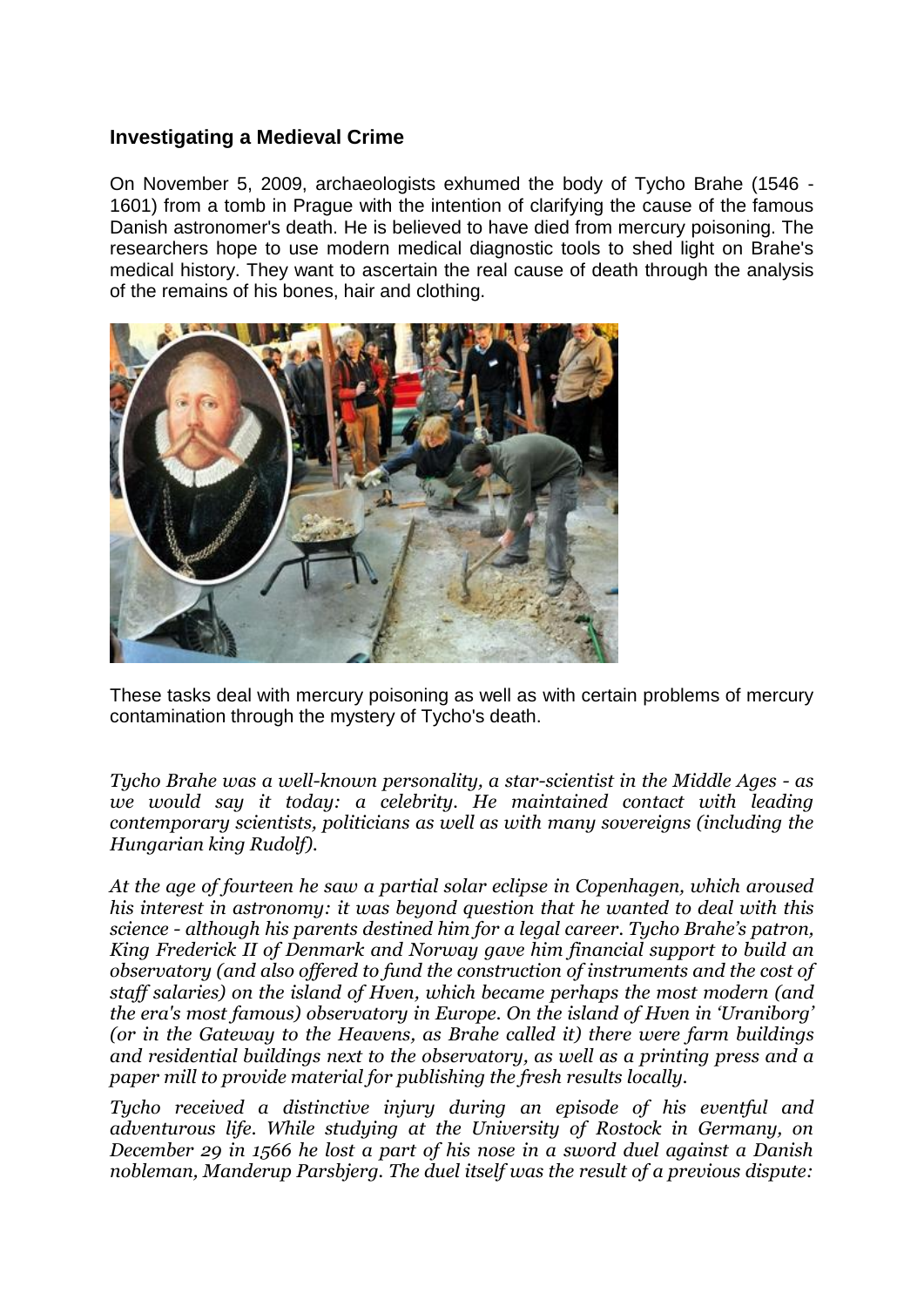*Tycho had earlier quarrelled with Parsbjerg, at a wedding dance at Professor Lucas Bachmeister's house on the 10th, and again on the 27th. Two days later the duel in the dark resulted in Tycho losing the bridge of his nose. From this event Tycho became interested in medicine and alchemy. For the rest of his life, he was said to have worn a nose prosthesis made of silver and gold, using a special paste or glue to keep it attached. Some researchers, such as Fredric Ihren and Cecil Adams, have suggested that the false nose also contained copper. Ihren wrote that when Tycho's tomb was opened on June 24, 1901, green marks were found on his skull, indicating traces of copper. Adams also mentions a green colour change reaction during the examination of the earthly remains. Other historians have speculated that Tycho Brahe tried various prosthetics or he may have worn them alternately, possibly a copper nose was more comfortable and less heavy than one made of precious metal alloys.*



1

#### *Jacob de Gheyn's engraving: Tyhco Brahe the portrait that allegedly also inspired Shakespeare*

*Tycho Brahe died suddenly after attending a banquet in Prague, more exactly eleven days later, on October 24 in 1601. According to Kepler's firsthand account, despite an urgent need Tycho had refused to leave the banquet to relieve himself because it would have been a breach of royal etiquette. After he had returned home he was no longer able to urinate, more precisely only in very small quantities and with unbearable pain. Before he died he got into a delirious state during which he kept repeating that he hoped he had not lived in vain. Before dying, he urged Kepler to finish the Rudolphine Tables (which Kepler finally published only in 1627) and to adopt Tycho's own system of planetary motions, rather than that of Copernicus.*

*Others attributed Tycho Brahe's death to a kidney stone, but the examinations performed after the exhumation in 1901 did not provide convincing evidence. The most widely accepted view today is that his death most likely resulted from uraemia<sup>1</sup> (chronic kidney failure).*

<sup>1</sup> The word uraemia means 'urea in the blood'. It may be due to advanced kidney damage. Uraemia results from the inadequate excretory, regulatory and endocrine function of the kidney, thus, many different compounds that would be normally excreted in the urine accumulate in the body, their detectable concentration in the blood increases. The symptoms that often accompany this condition are fatigue, loss of appetite, nausea and itching. Without treatment uraemia may have serious consequences, even death.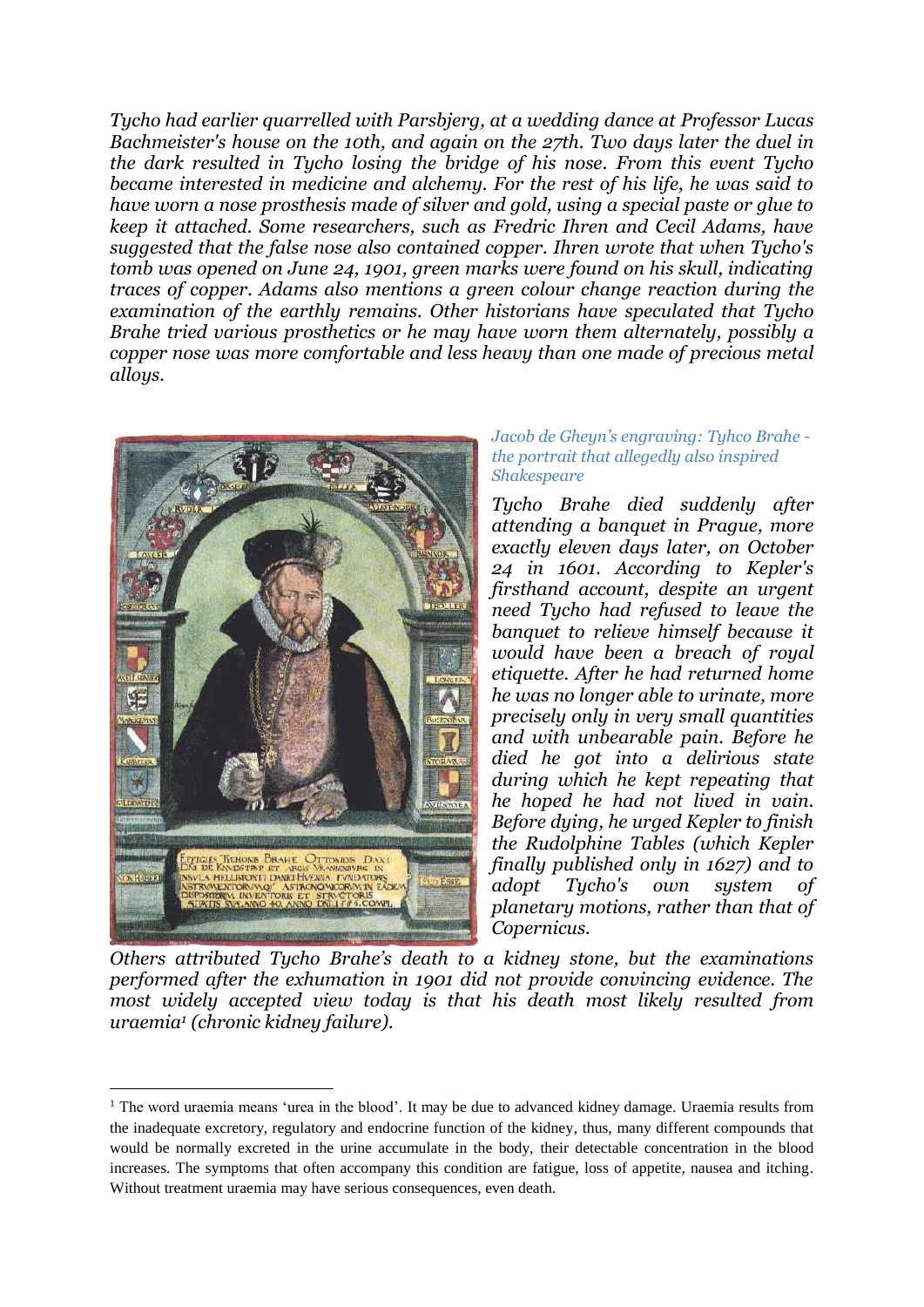*But what could have caused the kidneys to stop working? Had the famous scientist got an infection? Or was he perhaps murdered?* 

*There are various theories about who and why could have poisoned Tycho Brahe. Some say it was Christian IV of Denmark who hired an assassin - according to the proponents of this theory the famous astronomer was one of those who inspired Shakespeare's play, Hamlet. Others suspect Kepler – Kepler needed Tycho's data for his life's work, the already mentioned Rudolphine tables, however, after Tycho's death he had great difficulties getting his hands on them and spared no effort to obtain them from Tycho's family members - which seems to contradict this theory. Still others believe that a Jesuit dripped poison into Tycho's glass at the banquet.*

*Even if the detection of the motives is not easy four hundred years later, perhaps the fact of murder can be proved.*

*In 1991 scientific tests were carried out in Denmark on a few of the hairs of Brahe's moustache with the permission of the Prague National Museum, which has Brahe's moustache in its collection. The analysis of samples revealed mercury levels more than 100 times above normal.*

*According to an article featured on the history portal Múlt-kor2: 'Five years later, physicists at the University of Lund presented the results of another study, this time using a proton microprobe. It turned out that Brahe had swallowed the fatal amount of mercury about 13 hours before his death. US expert Joshua Gilder believes an assassin used mercuric chloride, which he dripped into Brahe's glass. A few drops would have been fatal.'*

*However, the results still have not proved convincing. Therefore, during the 2010 exhumation a group of scientists collected about 100 milligrams of bone, hair and clothing samples for analysis as well as samples from the presumed bones remains of Brahe's wife (who died three years after her famous husband). Examining these they wanted to get closer to the solution of the mystery.*

### **(1)**

In scientific procedures the evaluation of evidence is based on very strict criteria. Can it be stated with certainty whether the bone samples belonged to Tycho Brahe's wife?

#### *Look for answers to the following questions and summarize your answers in a few sentences.*

What naturally occurring elements in the human body can identify a person with certainty? What remains are used, how do scientists work during the identification process? What makes you totally certain that a bone sample comes from a specific person? (10 points)

# **(2)**

-

May contamination by metallic elements released from the nose prosthesis have caused Tycho Brahe's death? Justify your answer with chemical arguments.

#### *Look for answers to the following questions and summarize your answers in a few sentences.*

<sup>2</sup> <http://www.mult-kor.hu/cikk.php?id=22977%C2%A0&pIdx=2&print=1>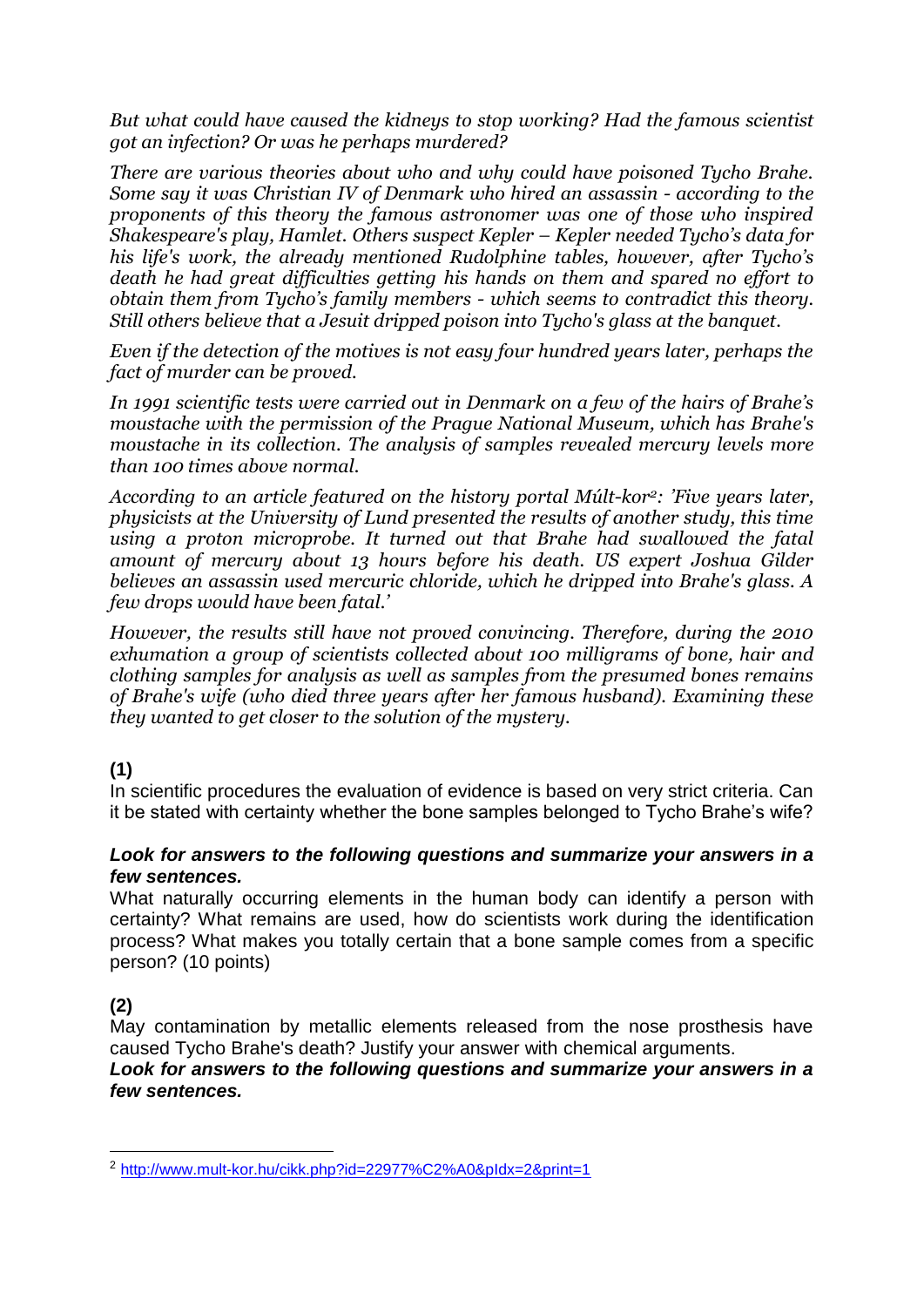What type of "green coloration" and "green colour change" can be associated with the presence of copper? (10 points)

## **(3)**

Check it up. In what forms can mercury enter the human body? What are the symptoms of mercury poisoning? What was mercury used for in Tycho Brahe's era? Is it possible that Tycho Brahe ingested the large amount of mercury found in his body during his alchemical and iatrochemical experiments?

### **Write an argumentative essay (10 – 15 lines) based on your answers.** (10 points)

## **(4)**

The quoted article on Múlt-kor portal mentions mercuric chloride.

Check it up. What are the physical and chemical properties of the mercuric chloride called calomel or sublimate? Where do their traditional names come from, what do they refer to? What is the chemical name of these two compounds? What physiological effects can be connected to these mercury derivatives based on their chemical properties?

*Create a chart to display your results. Using your chart write a short report about which mercuric chloride may have caused the death of Tycho Brahe.* (10 points)

# **(5)**

1

An investigation into the origin of chemical names can also reveal interesting correlations.

a) Which properties of mercury do the following foreign names refer to: hydrargyrum (Greek), argentum vivum (Latin), Quecksilber (German), mercury (English)?

*Why could János Schuszter, the creator of the name 'higany' as mercury is known today in Hungary, have thought that this chemical element (whose earlier name 'kéneső' was the Magyarized Turkish name 'könösü') also could be called 'szerdany'?* (5 points)

b) *'Design a 'periodic business card' that refers to the origin of the name of mercury as well as to its properties.'*  The Periodic Table Printmaking Project may give you inspiration:

<http://www.azuregrackle.com/periodictable/table/> (5 points)

Mercury caused problems not only in the Middle Ages. Mercury compounds entering the cycles of nature impose significant risks these days.

Therefore, the United Nations and the European Union signed treaties aimed at reducing mercury emissions and minimizing the use of mercury derivatives. The United Nations Environment Programme (UNEP) Global Mercury Partnership<sup>3</sup> has assessed the situation regarding mercury emissions, pollution and its environmental and health aspects and has published the results in many reports (including the Global Mercury Final Report issued in Geneva in 2002). The following tasks are associated with this data.

<sup>3</sup> <http://www.chem.unep.ch/MERCURY/Report/Final%20Assessment%20report.htm>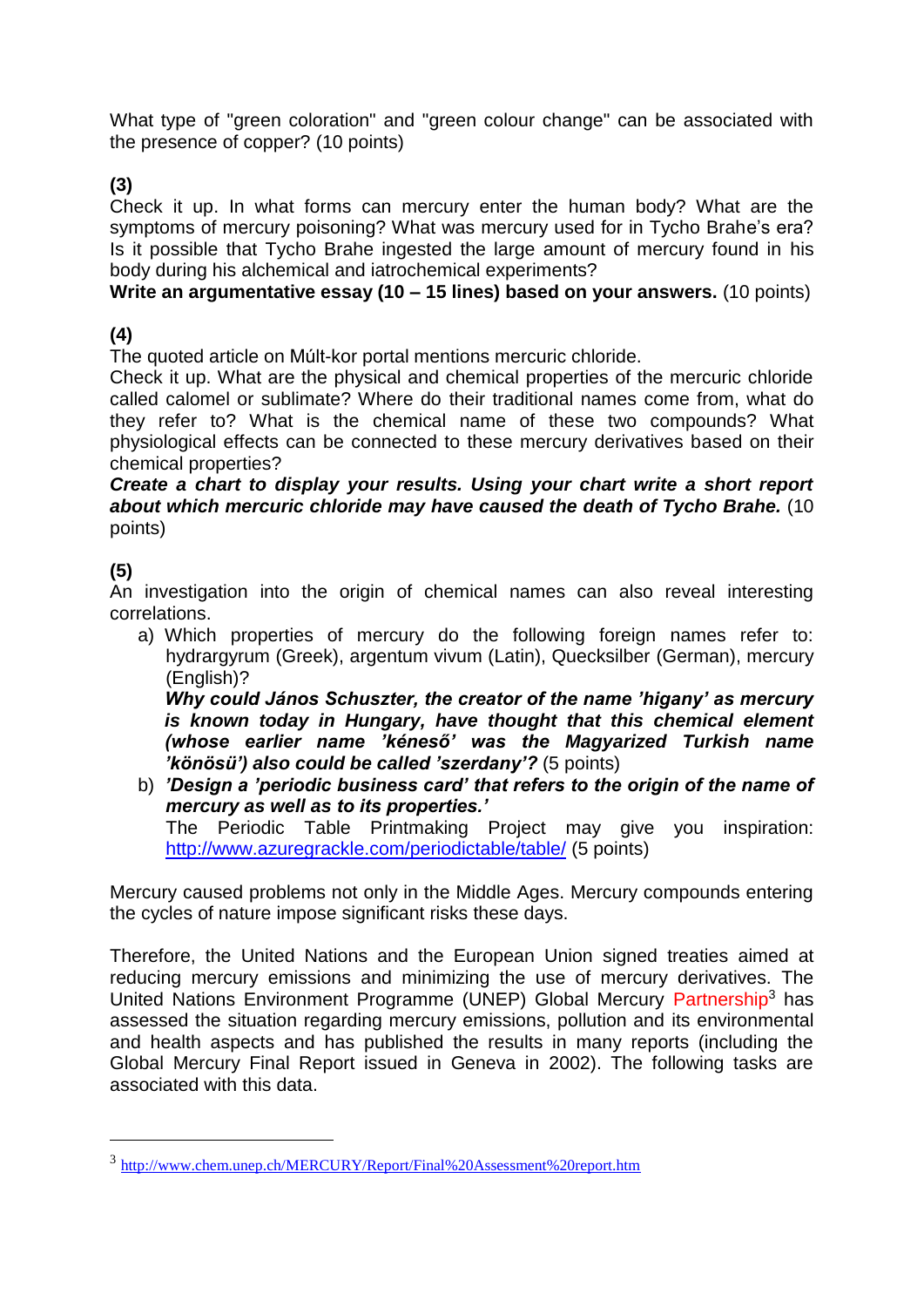Create a chart based on the table below, which compares the quantities of mercury from various sources. Explain why you have chosen that particular chart type for comparison. Use the completed chart to compare the amounts of mercury deriving from the various sources (exposure). (10 points)

The data come from the survey carried out by World Health Organisation (WHO) in 1990. The data are based on estimates; however, there are significant differences between countries: for example, where the consumption of marine fish is higher, the amount of methyl mercury may exceed the values listed in the table.

*Table 1 Estimated daily mercury intake and storage in body (the data in parentheses indicate the amount of mercury stored in your body) in a population with average sedentary lifestyles, not working with mercury derivatives. The data is given in*  $\mu$ *g/ day WHO/IPCS, 1991).*

| <b>Source / Exposure</b>   | elemental<br>mercury<br>(mercury vapour) | inorganic<br>mercury<br>compounds | methyl mercury<br>(organic mercury<br>compounds) |
|----------------------------|------------------------------------------|-----------------------------------|--------------------------------------------------|
| air                        | $0.03(0.024)$ *                          | 0.002(0.001)                      | 0.008(0.0069)                                    |
| amalgam dental<br>fillings | $3.8 - 21(3 - 17)$                       | 0                                 |                                                  |
| food                       |                                          |                                   |                                                  |
| - fish                     | 0                                        | 0.60(0.042)                       | $2.4(2.3)$ **                                    |
| - other                    | 0                                        | 3.6(0.25)                         |                                                  |
| drinking water             | 0                                        | 0.050(0.0035)                     | 0                                                |
| Total                      | $3.9 - 21(3.1 - 17)$                     | 4.3(0.3)                          | 2.41(2.31)                                       |

Note: The figures in brackets are reference data for adults.

 $*$  If the concentration in urban areas were 15 ng/m<sup>3</sup> (for example near incinerators), the data would be  $0.3$  (0.24)  $\mu$ g / day.

\*\* Assuming the consumption of 100 g fish per week and considering 0.2 mg / kg average mercury concentration in fish.

# **(7)**

According to the U.S. ATSDR (Agency for Toxic Substances and Disease Registry), extremely small amount (less than 0.01%) of metallic mercury is absorbed from the body, even if it has been swallowed. However, if the same amount of mercury vapour is inhaled, about 80% of it passes into the blood stream; what is more, approx. 95% of methyl mercury (which can primarily accumulate in fish and seafood) is readily and completely absorbed by the gastrointestinal tract.

(Source:<http://www.labtestsonline.hu/tests/Mercury.html> )

Calculate from the above figures and tables, which is more dangerous: having amalgam dental fillings for a period of 5 years or 100 grams of sea fish intake per day? (10 points)

**(6)**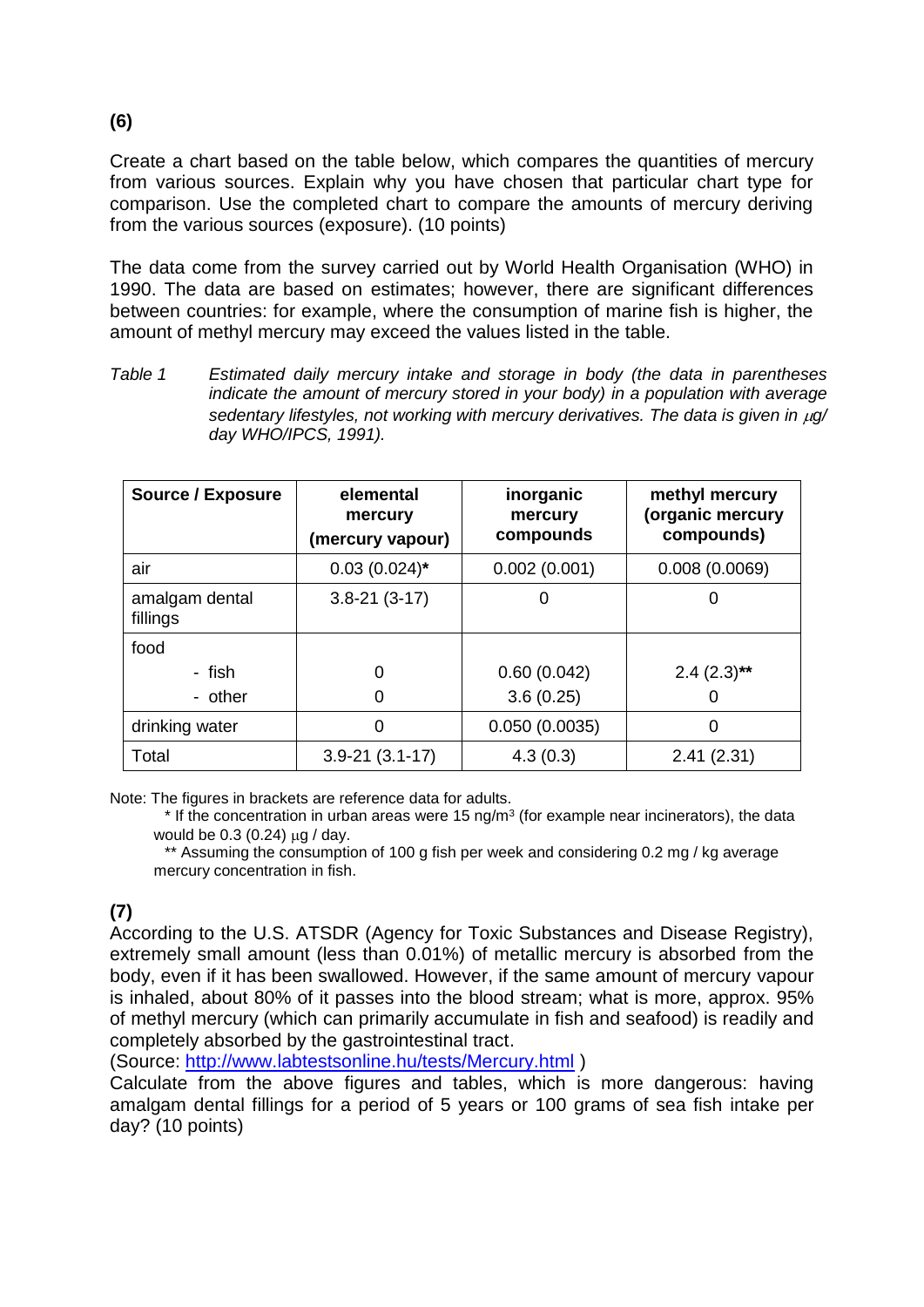Some data of the US Environmental Protection Agency (EPA) are shown in the table below. When calculating the data the following average values were considered:

- - an average body weight of 72 kg was considered;
- - they calculated with 0,23 kg of fish when preparing fish food;
- - they determined that the average month has 30.44 days in it;
- - they calculated with an exposure limit of 0.1 µg/kg body weight for methyl mercury per day.
- a) Do calculations again based on the above data and on a freely chosen row of the table. (For example, can the type of fish containing the amount of mercury given in line 1, Table II be consumed without any risk if the EPA guidelines are considered and we assume that the quantity of organic mercury compound found in fish is absorbed in the proportion defined in task (7)?).
- b) What is the maximum weight of fish that can be consumed per month if fish tissue contains an average of 0.4 mg / kg of methyl mercury?
- c) What is the maximum number of times per year that a person weighing 60 kg can eat fish if the measured concentration of methyl mercury in fish body is 0.1 ppm?
- d) Create a chart based on the data in the table below. Write about how methyl mercury concentrations in fish relate to the recommended amount of fish.
- e) How much mercury enters the body of a person weighing 72 kg if they consume fish containing 0.2 ppm of methyl mercury four times a month? (95% of methyl mercury is absorbed in the body.)

Based on the recommendations of EPA an exposure limit of 0.3 mg/kg body weight has been determined as the maximum methyl mercury level found in the consumed fish, crab or scallops. This data was based on 17.5 grams of fish consumption per day.

f) How does this exposure limit relate to the EPA guidelines on recommended maximum amounts of fish that people should consume. (Justify your answer, include calculations.) (20 points)

| <b>Maximum recommended</b><br>consumption frequency of<br>one meal per month | Concentrations of methyl mercury in fish<br>tissue ( $ppm = mg / kg$ wet weight) |  |  |
|------------------------------------------------------------------------------|----------------------------------------------------------------------------------|--|--|
| 16                                                                           | $> 0.03 - 0.06$                                                                  |  |  |
| 12                                                                           | $> 0.06 - 0.08$                                                                  |  |  |
| 8                                                                            | $> 0.08 - 0.12$                                                                  |  |  |
|                                                                              | $> 0.12 - 0.24$                                                                  |  |  |
| 3                                                                            | $> 0.24 - 0.32$                                                                  |  |  |
| 2                                                                            | $> 0.32 - 0.48$                                                                  |  |  |
|                                                                              | $> 0.48 - 0.97$                                                                  |  |  |
| 0.5                                                                          | $> 0.97 - 1.9$                                                                   |  |  |
| none $(<0.5)^*$                                                              | > 1.9                                                                            |  |  |

Table II The recommendations of EPA regarding consumption of fish based on amounts of methyl mercury in fish tissues (US EPA, 2001).

\* none = should not be eaten at all

> meaning "over" (for example "> 0:06 to 0:08" means "ranging from over 0.06 to 0:08")

#### **(8)**